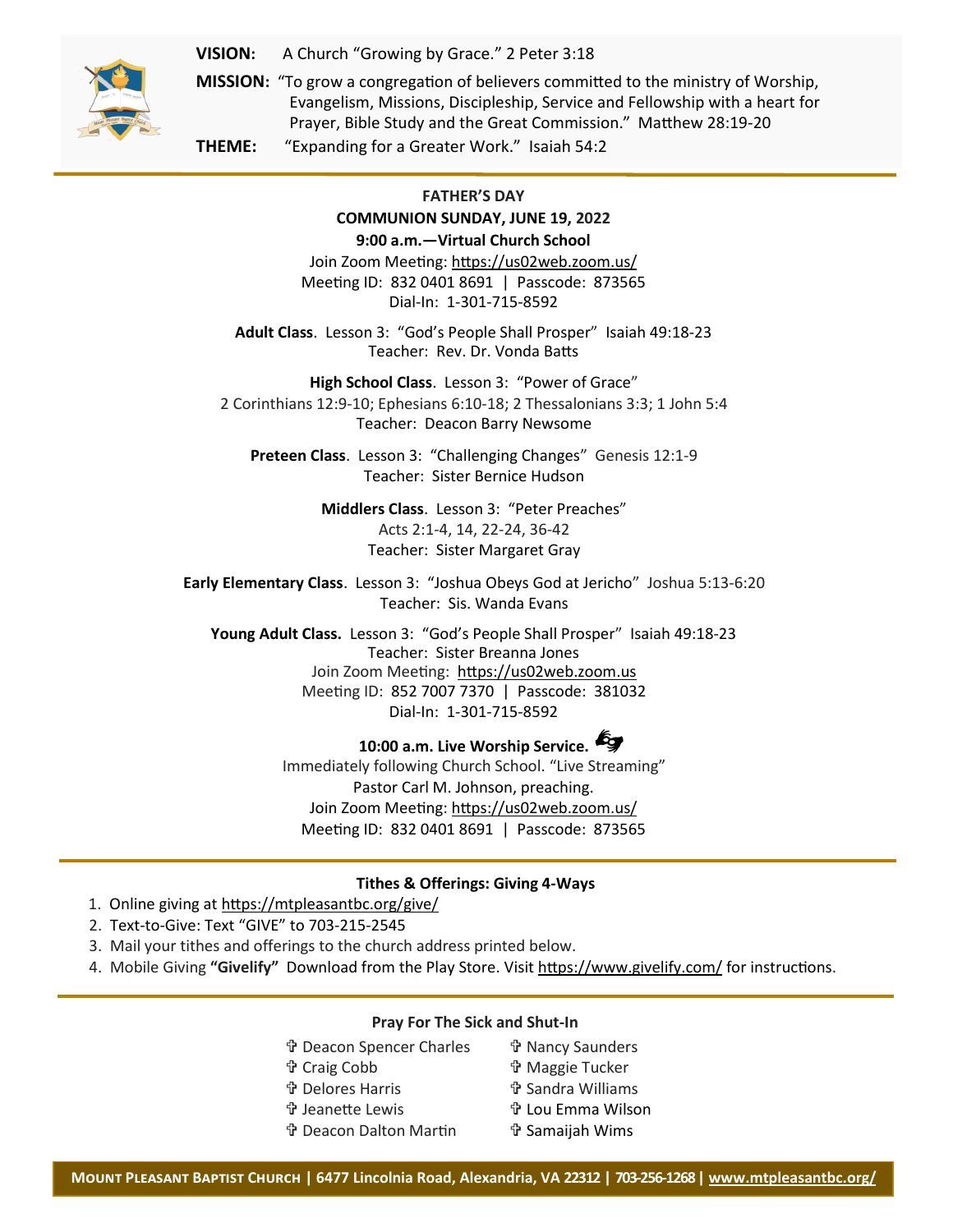

# **WORSHIP SERVICE FATHER'S DAY COMMUNION SUNDAY, JUNE 19, 2022**

#### **10:00 a.m.**

Join Zoom Meeting: [https://us02web.zoom.us/](https://us02web.zoom.us/j/83204018691?pwd=dVRQVDB3NU1ScXVmOTRnMXpHWHZVUT09) Meeting ID: 832 0401 8691 | Passcode: 873565 Dial-In: 1-301-715-8592

> Call to Worship and Invocation Rev. Dr. Vonda Batts

Opening Hymn of Worship Father's Day Choir

**Tribute** Deacon Barry Newsome

Welcome Minister Kimberly Seward

Offering

Music of Preparation Father's Day Choir

The Preached Word Pastor Carl M. Johnson

Invitation to Christian Discipleship

Communion

Benediction Pastor Carl M. Johnson

#### CHURCH COVENANT

HAVING been led, as we believe, by the Spirit of God, to receive the Lord Jesus Christ as our Saviour, and on the profession of our faith, having been baptized in the name of the Father, and of the Son, and of the Holy Ghost, we do now, in the presence of God, angels, and this assembly, most solemnly and joyfully enter into covenant with one another, as one body in Christ.

WE ENGAGE, THEREFORE, by the aid of the Holy Spirit, to walk together in Christian love; to strive for the advancement of this church, in knowledge, holiness, and comfort; to promote its prosperity and spirituality; to sustain its worship, ordinances, discipline, and doctrines; to contribute cheerfully and regularly to the support of the ministry, the expenses of the church, the relief of the poor, and the spread of the gospel through all nations.

WE ALSO ENGAGE to maintain family and secret devotions; to religiously educate our children; to seek the salvation of our kindred and acquaintances; to walk circumspectly in the world; to be just in our dealings, faithful in our engagements, and exemplary in our deportment; to avoid all tattling, backbiting, and excessive anger; to abstain from the sale and use of intoxicating drink as a beverage, and to be zealous in our efforts to advance the kingdom of our Saviour.

WE FURTHER ENGAGE to watch over one another in brotherly love; to remember each other in prayer; to aid each other in sickness and distress; to cultivate Christian sympathy in feeling and courtesy in speech; to be slow to take offense, but always ready for reconciliation, and mindful of the rules of our Saviour, to secure it without delay.

WE MOREOVER ENGAGE that, when we remove from this place, we will as soon as possible unite with some other church where we can carry out the spirit of this covenant and the principles of God's Word.

And now unto Him, who brought again from the dead, Our Lord Jesus, be Power and Glory forever. Amen.